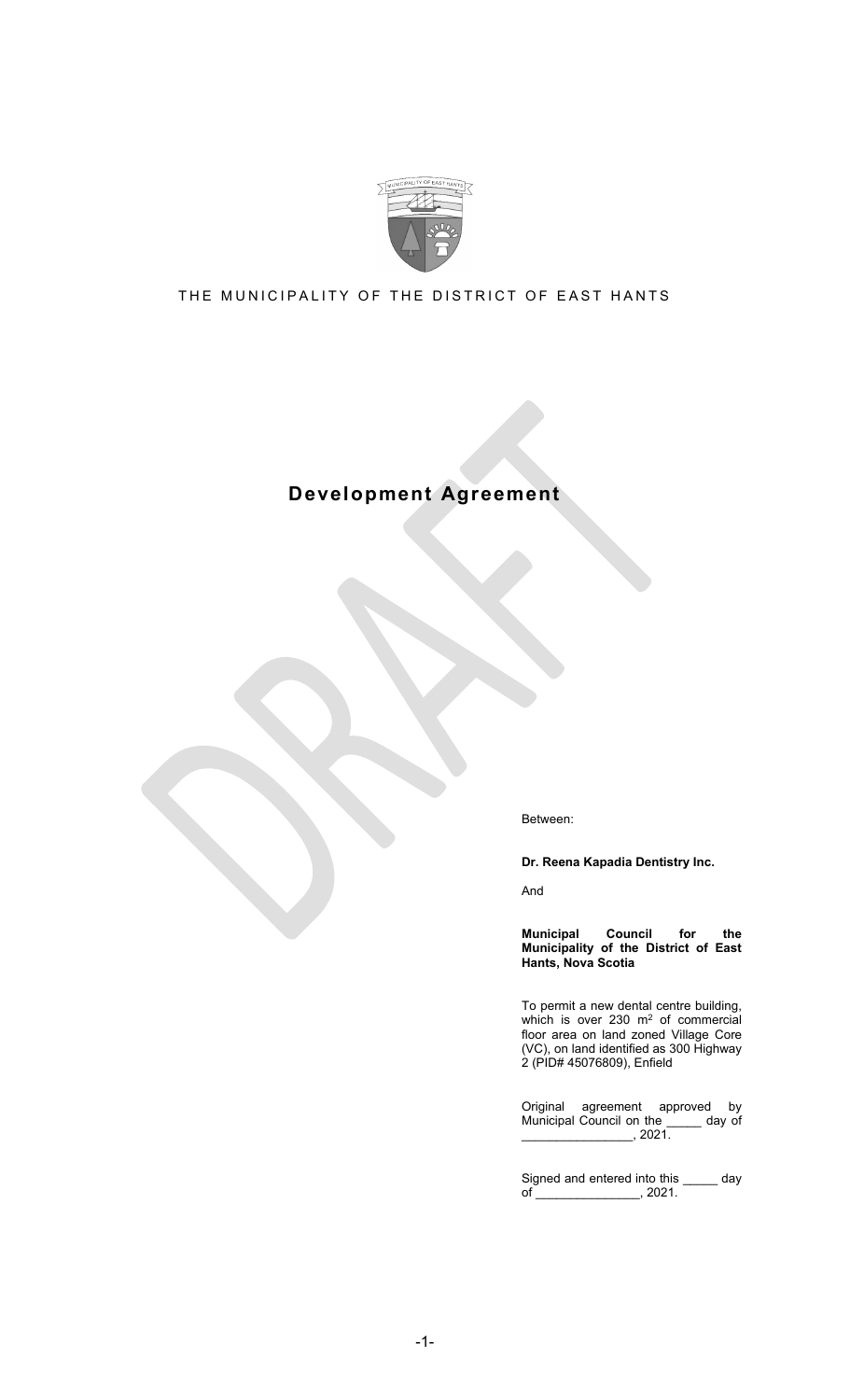**This Agreement** made this \_\_\_\_\_ day of \_\_\_\_\_\_\_\_\_\_\_\_\_\_\_\_, 2021.

**BETWEEN:**

**Dr. Reena Kapadia Dentistry inc.** of Enfield, Nova Scotia

hereinafter called the **"DEVELOPER,"**

#### **OF THE FIRST PART;**

- and -

**THE MUNICIPALITY OF THE DISTRICT OF EAST HANTS,** a body corporate pursuant to the *Municipal Government Act* (SNS 1998, c. 18), having its chief place of business at Elmsdale, in the District of East Hants, Nova Scotia,

hereinafter called the **"MUNICIPALITY,"**

#### **OF THE SECOND PART.**

**WHEREAS** the **"DEVELOPER"** has good title to lands known as PID 45076809, Highway 2, Enfield, hereinafter called the **"PROPERTY",** more particularly described in Schedule "A" of this agreement;

**AND WHEREAS** the **"DEVELOPER"** has requested that they be permitted to develop a dental centre building with a commercial floor area greater than 230  $m^2$ , in the Village Core (VC) Zone on the **"PROPERTY"** by entering into a development agreement with the **"MUNICIPALITY"** pursuant to the *Municipal Government Act*, and pursuant to the *Municipality of East Hants Municipal Planning Strategy* Policies UD5, UD14, UD15, IM27, and IM28 so that the **"DEVELOPER"** may develop and utilize the **"PROPERTY"** in a manner not otherwise permitted by the Land Use Bylaw.

**AND WHEREAS** the Council of the **"MUNICIPALITY"**, hereinafter called the **"COUNCIL"**, at its meeting held the \_\_\_\_ day of \_\_\_\_\_\_, 2021, approved the **"DEVELOPER'S"** application to enter into a development agreement to permit a dental centre building with a commercial floor area greater than 230 m2 in the Village Core (VC) Zone, hereinafter called the **"DEVELOPMENT,"** subject to the registered owners of the **"PROPERTY"** entering into this agreement.

**NOW THEREFORE, THIS AGREEMENT WITNESSETH THAT** in consideration of the covenants, promises and agreements contained herein, the parties hereto agree as follows: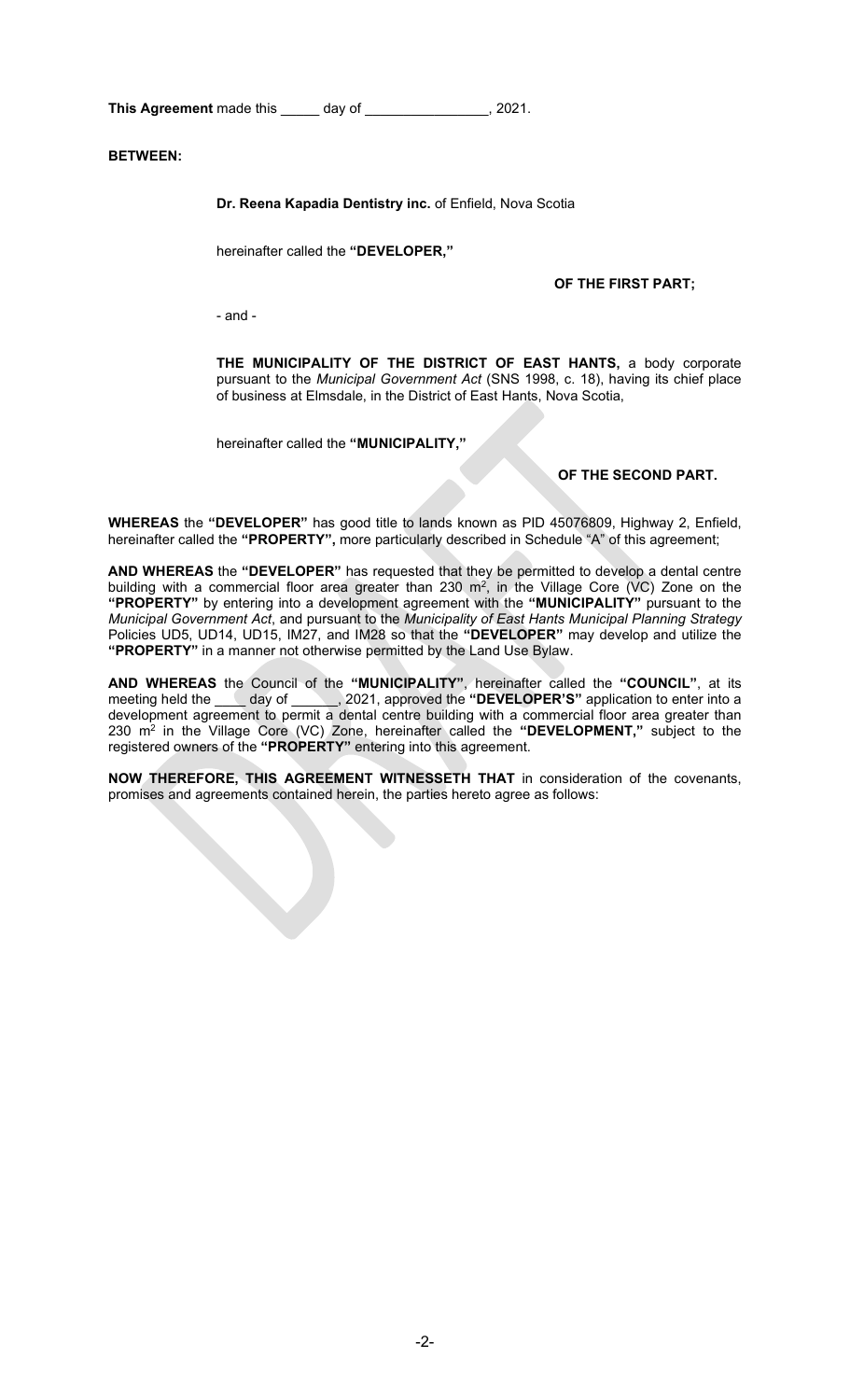### **4 LAND USE**

- 1.1 The permitted uses of the Property, subject to the terms and conditions of this agreement, shall be all those uses permitted in the Village Core (VC) Zone, as per the requirements of the East Hants Land Use Bylaw, in addition to any other uses permitted by this agreement.
- 1.2 The Developer is permitted to a new dental centre building with a footprint of 346 sq m, generally in accordance with Schedule "B" and "Schedule "C".
- 1.3 Except where specifically stated otherwise in this agreement, all provisions of the Land Use Bylaw of the Municipality of the District of East Hants, approved by Municipal Council on July 27, 2016 as amended, with specific reference to the requirements of the Village Core (VC) Zone, shall apply to this development.

## **5 PLANS**

- 2.1 The Property shall be developed generally in accordance with the site plan attached to this agreement as "Schedule B".
- 2.2 The new building shall be developed generally in accordance with the elevation plans attached to this agreement as "Schedule C".
- 2.3 The Developer shall construct and maintain the parking areas generally as shown on the site plan attached to this agreement as Schedule "B". The parking area and driveway shall conform to the following requirements:
	- a. a minimum of 14 parking stalls shall be provided on-site; and
	- b. the width of the driveway shall be a minimum of 6.0 metres and a maximum width of 7.5 metres; and
	- c. Individual parking stalls shall be a minimum dimension of 2.8 m by 5.6 m exclusive of driveways or aisles; and
	- d. the parking area shall be paved with hot milled asphaltic concrete (HMAC) or Portland cement concrete (PCC), paving stones, or some other suitable paving material.
	- e. a minimum of two (2) bicycle parking spaces shall be provided.
- 2.4 The Developer shall provide a minimum 1.8m width walkway from the front entrance of the building to the sidewalk along Highway 2. The walkway shall be paved with asphalt, concrete, paving stones or some other suitable paving material.
- 2.5 Any new fencing shall be one of the following types: wooden picket, metal picket, baluster fence or common privacy fences such as treillage, or dog eared. Any new fencing shall not be one of the following types: chain link, stockade, split rail, basket weave or board-on-batten. The finished side of any new fencing shall face the public right-of-way or the neighbouring property.
- 2.6 New trees and/or shrubs shall be provided in the side yard and front yard, the location and area of the new trees and/or shrubs as identified on the site plan attached to this agreement as "Schedule B".
	- a. the trees or shrubs shall be evergreen and/or densely twigged deciduous.
	- b. the trees or shrubs shall have a potential full maturity height of 2.0 metres or greater.
	- c. when planted the trees or shrubs shall be a minimum height of 1.0 metres in height.
	- d. the trees or shrubs shall be planted by the first planting season following the completion of the building.
	- e. any trees or shrubs which die within 2 years of planting, shall be replaced by the developer in accordance with the size and location as identified by this development agreement.
- 2.7 Signage shall be in accordance with the signage provisions for the Village Core (VC) Zone.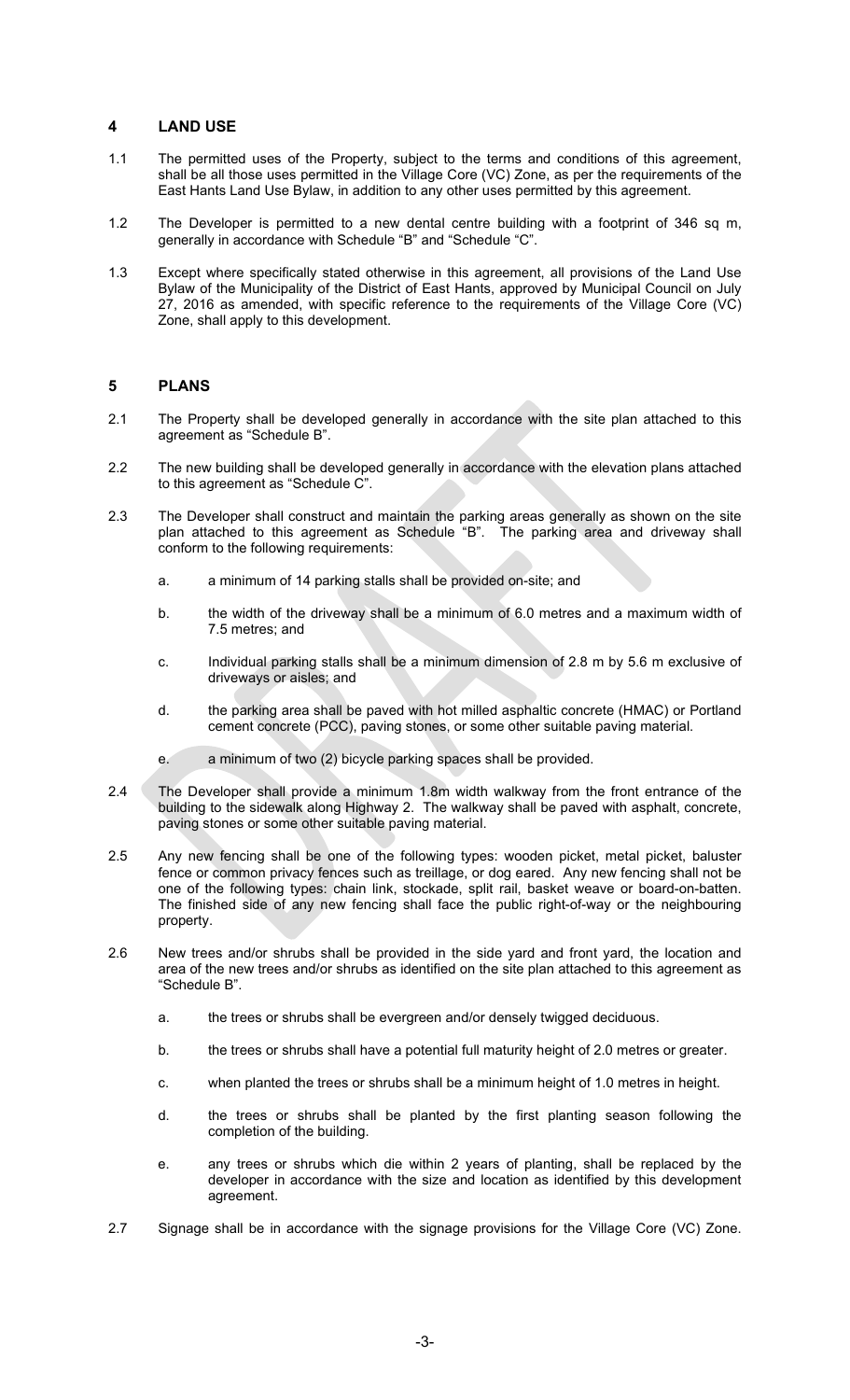- 2.8 All outdoor lighting shall be installed so as to reflect light away from adjacent properties. In order to preserve the night sky, the Developer is encouraged to use sensitive lighting which is orientated downward, is low wattage, energy efficient and minimizes glare.
- 2.9 Outdoor garbage receptacles are to be located in accordance with the site plan attached to this agreement as "Schedule B". The area for the storage of the garbage receptacles shall be screened from neighbouring properties with a minimum 1.8 metres high opaque fence or vegetation.
- 2.10 All disturbed areas of the site shall be landscaped with grass, perennial ground cover, trees or shrubs.
- 2.11 Within four (4) months of the new dental centre building being occupied, the existing building on the property will be demolished and the land shall be cleaned up in accordance with a plan to be approved by the Municipal Development Officer.
- 2.12 The new building shall be clad in metal siding and wood cladding.

## **3 DEVELOPMENT PERMIT**

- 3.1 This development agreement shall be administered by the Development Officer as appointed by the Council of the Municipality of East Hants.
- 3.2 The development described in this agreement shall not be commenced until the Development Officer has issued a development permit. A development permit for the land use described in Section 1 of this agreement shall not be issued until the Development Officer is satisfied that the detailed plans are generally in conformance with the site plan attached as Schedule "B" and the requirements for the components in Schedule "B". The detailed plans shall also be generally in conformance with the plans attached as Schedule "C". In addition, the Development Officer shall not issue a development permit until:
	- a. Nova Scotia Department of Transportation and Active Transit has granted positive recommendation on all transportation issues within their responsibility and has given their approval if any is required.
	- b. The Municipality has reviewed the detailed design of the water, sanitary and storm water drainage.
	- c. A stormwater drainage plan has been submitted.
	- d. A Lot Grading Plan, prepared in accordance with Municipal standards by qualified individuals shall be submitted.
	- e. The Municipality has confirmed that there is sufficient capacity to service the development with municipal water.
	- f. Payment for all required permit fees, registration of the document at the Registry of Deeds, and costs associated with advertising and processing the application have been received by the Municipality's Planning and Development Department.

## **4 IMPLEMENTATION**

- 4.1 Upon breach of this agreement, the Municipality may proceed in accordance with Section 264 of the *Municipal Government Act*.
- 4.2 Subject to the provisions of this agreement, the Developer shall be bound, unless specifically stated otherwise in this agreement, by all Bylaws and regulations of the Municipality as well as to any applicable statutes, policies, and regulations of the Province of Nova Scotia or the Government of Canada.
- 4.3 This agreement shall run with the land and be binding upon the Developer, its lessees, and the occupiers of the land.
- 4.4 This agreement shall be filed by the Municipality in the Registry of Deeds at Lawrencetown, Nova Scotia, and shall form a charge or encumbrance upon the property as described in Schedule "A" attached hereto.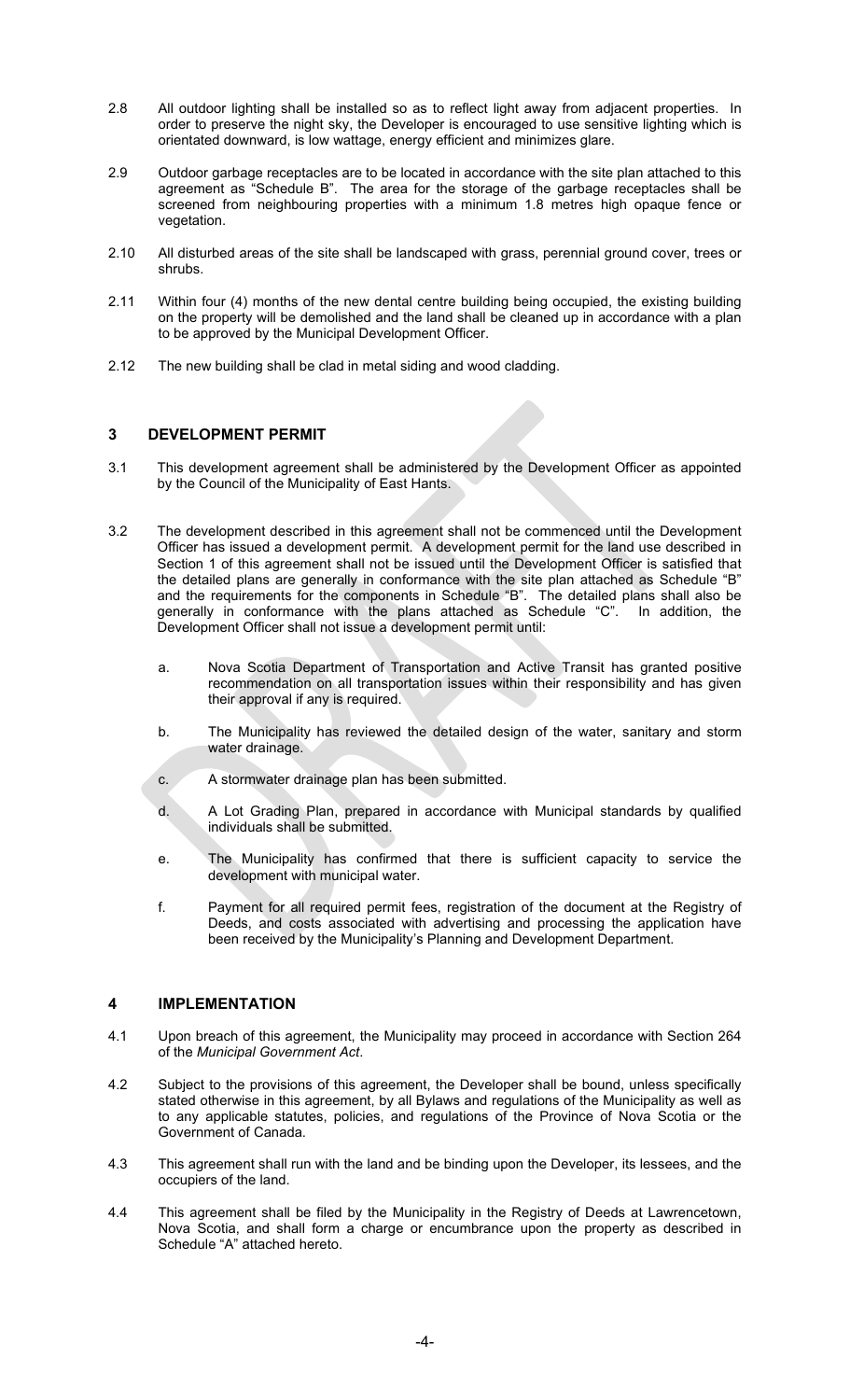- 4.5 The costs of recording and filing all documents in connection with the agreement shall be paid by the Developer.
- 4.6 The provisions of this agreement are severable from one another and the invalidity or unenforceability of one provision shall not prejudice the validity or enforcement of any other provisions.
- 4.7 The Developer shall at all times indemnify and save harmless the Municipality from and against all claims, demands, losses, costs, damages, actions, suits or other proceedings by whomever made, brought or prosecuted to the extent that the foregoing are based upon, occasioned by or attributable to anything done or omitted by the Developer or his servants or his agents or his employees in the fulfillment of any of his obligations under this Agreement.
- 4.8 Upon completion of the Development, or after three (3) years from the date of approval of this Agreement, whichever time period is less, Council may review this agreement, in whole or in part, and may:
	- a. retain the Agreement in its present form; or
	- b. discharge the Agreement on the condition that for those portions of the development that are deemed complete by the Council, the Developer's rights hereunder are preserved and Council shall apply appropriate zoning pursuant to the Municipal Planning Strategy and Land Use By-law.

## **5 TIME LIMITS**

- 5.1 The parties shall enter into this agreement within one (1) year of Council's approval to enter into this agreement.
- 5.2 Pursuant to the terms and conditions of this agreement, the Developer shall apply for a development permit for the dental centre building within one (1) year of the parties entering into this development agreement. Once a development permit has been issued the development shall be made consistent with all terms and conditions of this agreement and all features of the site plan attached as Schedule "B" no later than two (2) years after the development permit has been issued, otherwise the development agreement may be terminated and the existing zone and all provisions of the Land Use Bylaw shall apply.

#### **6 UNSUBSTANTIAL AMENDMENTS**

- 6.1 Any amendment to this agreement, whether substantive or otherwise, must be approved by both parties in writing.
- 6.2 Any unsubstantial amendment to either the terms of this agreement or to any Schedules shall be subject to the amendment procedures set out in the *Municipal Government Act*. Amendments which are considered unsubstantial are the following:
	- a. A written request to have the time limits identified in Section 6 of this agreement extended by a period to be decided by Council.
	- b. Signage provisions.
	- c. Changes to the site plan that are necessary to accommodate features that are subject to approval or authorization by other authorities such as, but not limited to, the Nova Scotia Department of Transportation and Active Transit and Nova Scotia Environment.
	- d. Matters dealing with parking.
	- e. Matters dealing with landscaping.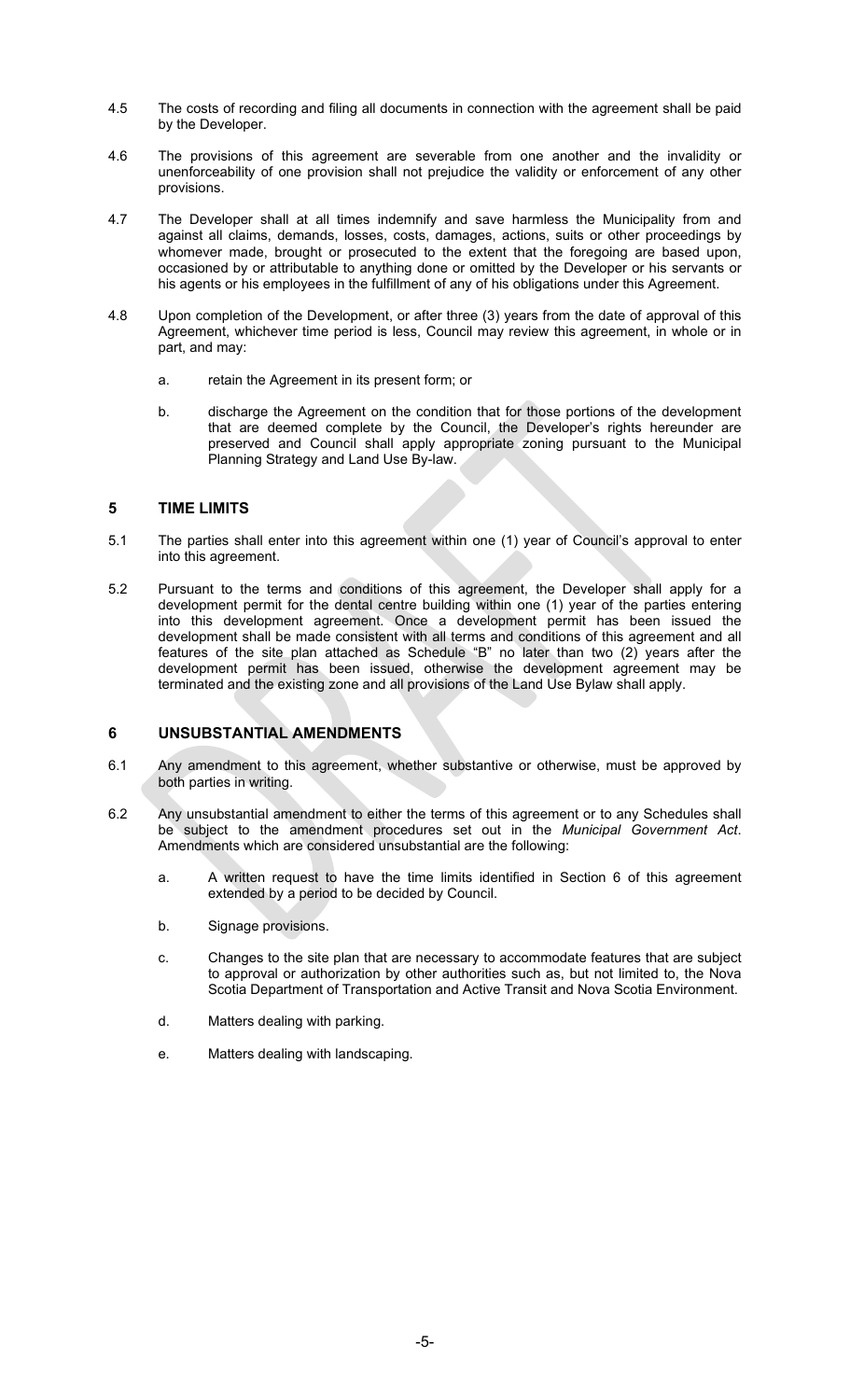IN WITNESS WHEREOF the parties hereto for themselves, their successors and assigns have hereunto set their hands and seals as of the day and year first above written.

SIGNED, SEALED AND DELIVERED in the presence of:

## **DEVELOPER**

Witness **Reena Kapadia, Director** Dr. Reena Kapadia Dentistry inc.

## **MUNICIPALITY OF EAST HANTS**

Witness Kim Ramsay Chief Administrative Officer & Municipal Clerk

Province of Nova Scotia, County of Hants. Province of Nova Scotia, County of Hants.

On this \_\_\_\_\_\_\_\_ day of \_\_\_\_\_\_\_\_\_\_\_\_\_\_, 2021, before me the, subscriber personally came and appeared \_\_\_\_\_\_\_\_\_\_\_\_\_\_\_\_\_\_\_\_\_\_\_\_\_\_, a subscribing witness to the foregoing agreement, who having been by me duly sworn, made oath and said that the Developer, one of the parties thereto, signed, sealed and delivered the same in his/her presence.

> A Commissioner of the Supreme Court of Nova Scotia

On this \_\_\_\_\_\_day of \_\_\_\_\_\_\_\_\_\_\_\_\_, 2021, before me, the subscriber personally came and appeared and the set of the set of the set of the set of the set of the set of the set of the set of the set o subscribing witness to the foregoing agreement, who having been by me duly sworn, made oath and said that Kim Ramsay, CAO & Municipal Clerk, signing authority for the Municipality of East Hants, one of the parties thereto, signed, sealed and delivered the same in his/her presence.

> A Commissioner of the Supreme Court of Nova Scotia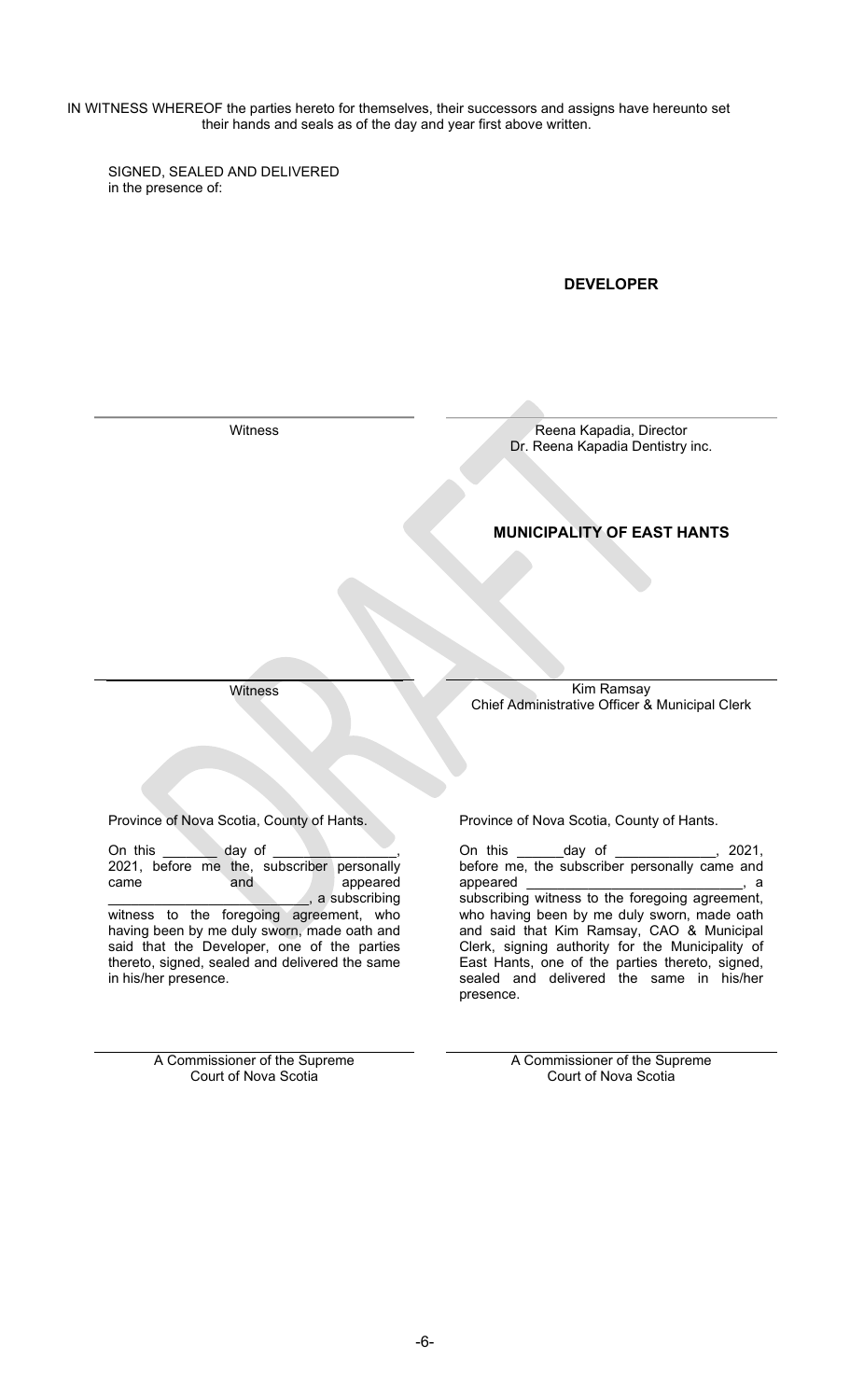**Schedule A**

# **Deed Description of Property**

**This agreement applies to property identified by PID 45076809 and further described by Plan filed at the Registry of Deeds Office for the registration district of Hants in Lawrencetown, Nova Scotia, registered under the** *Land Registration Act***.**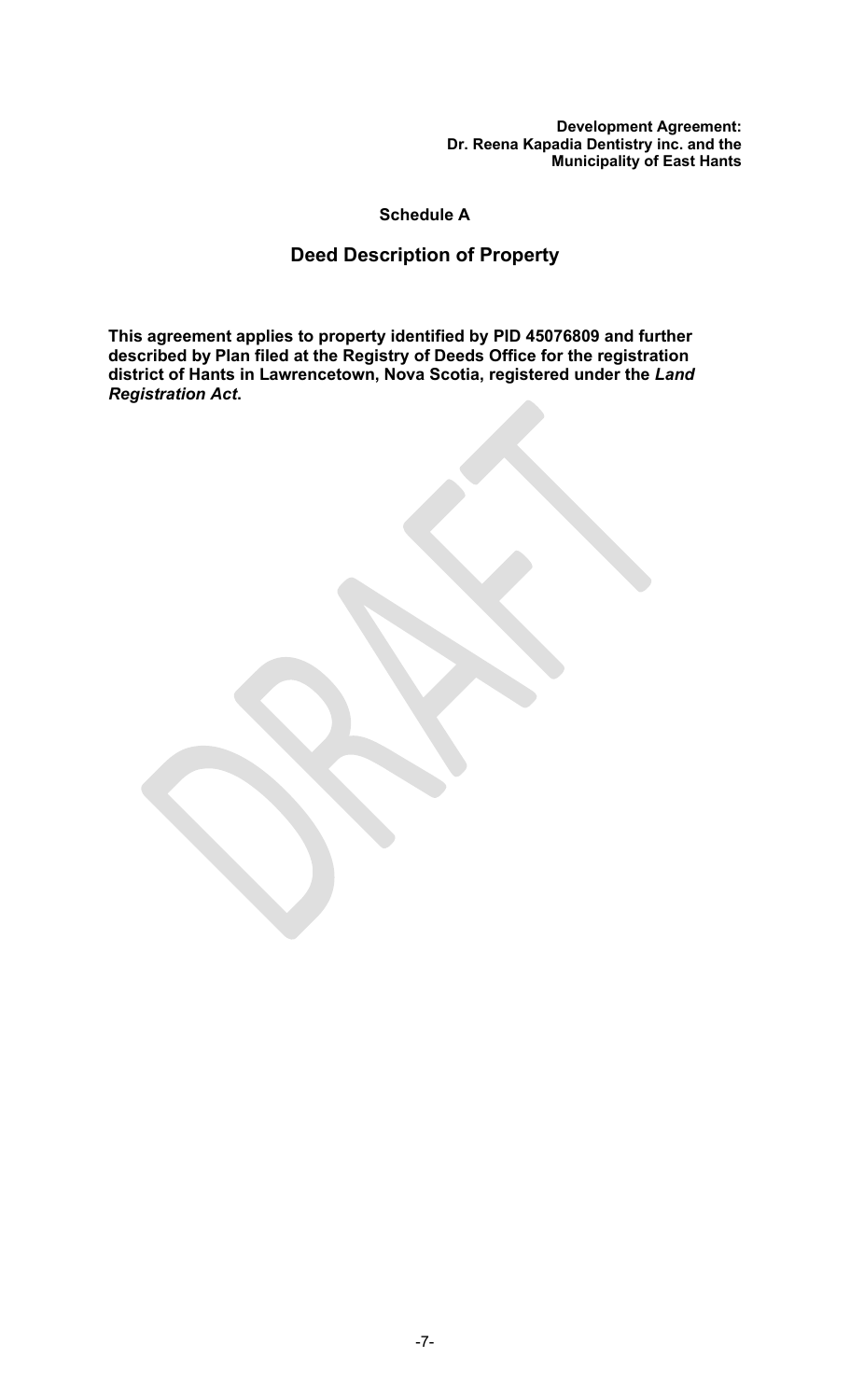**Schedule B**

**Site Plan**

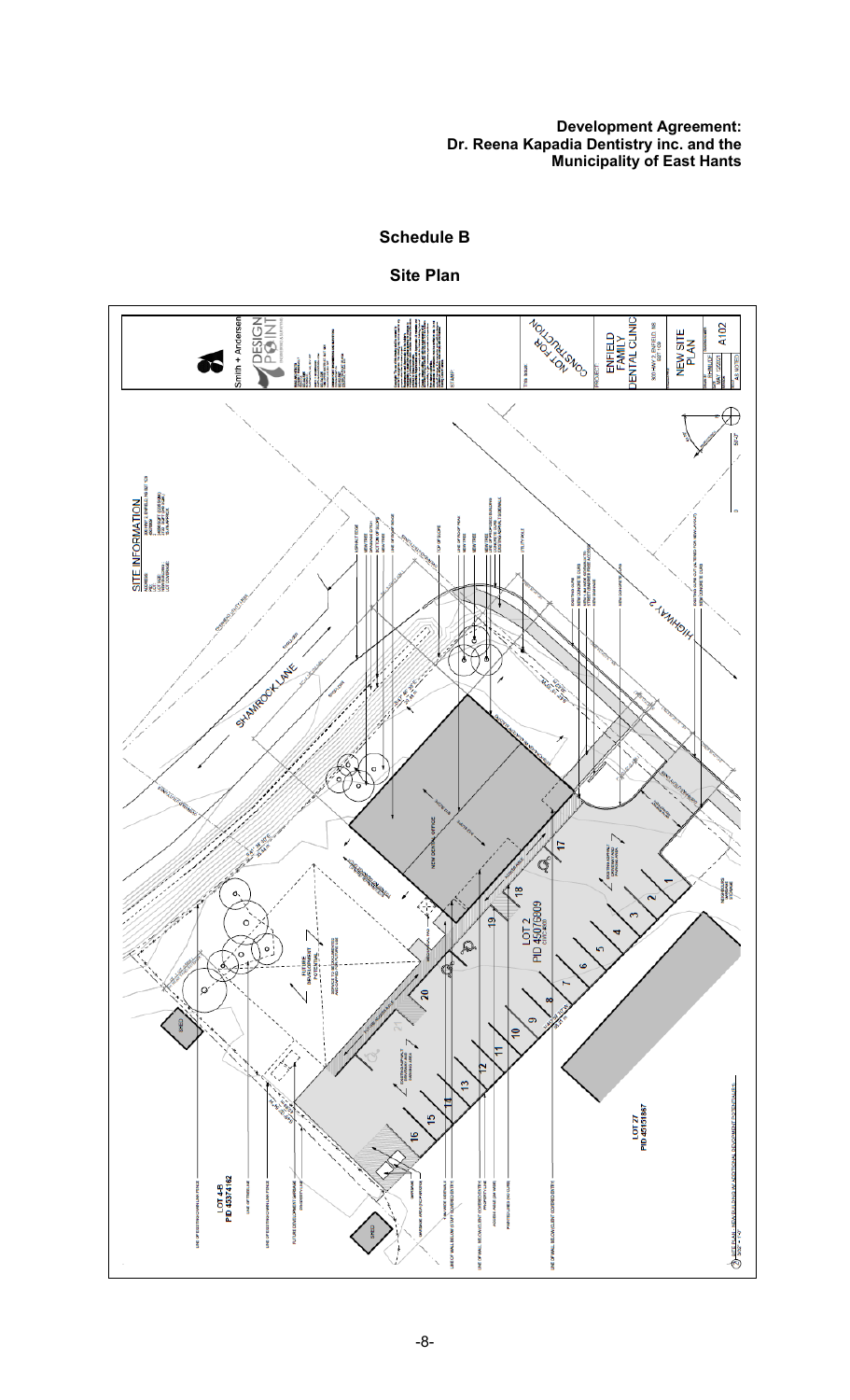## **Schedule C**

## **Elevation Plans**